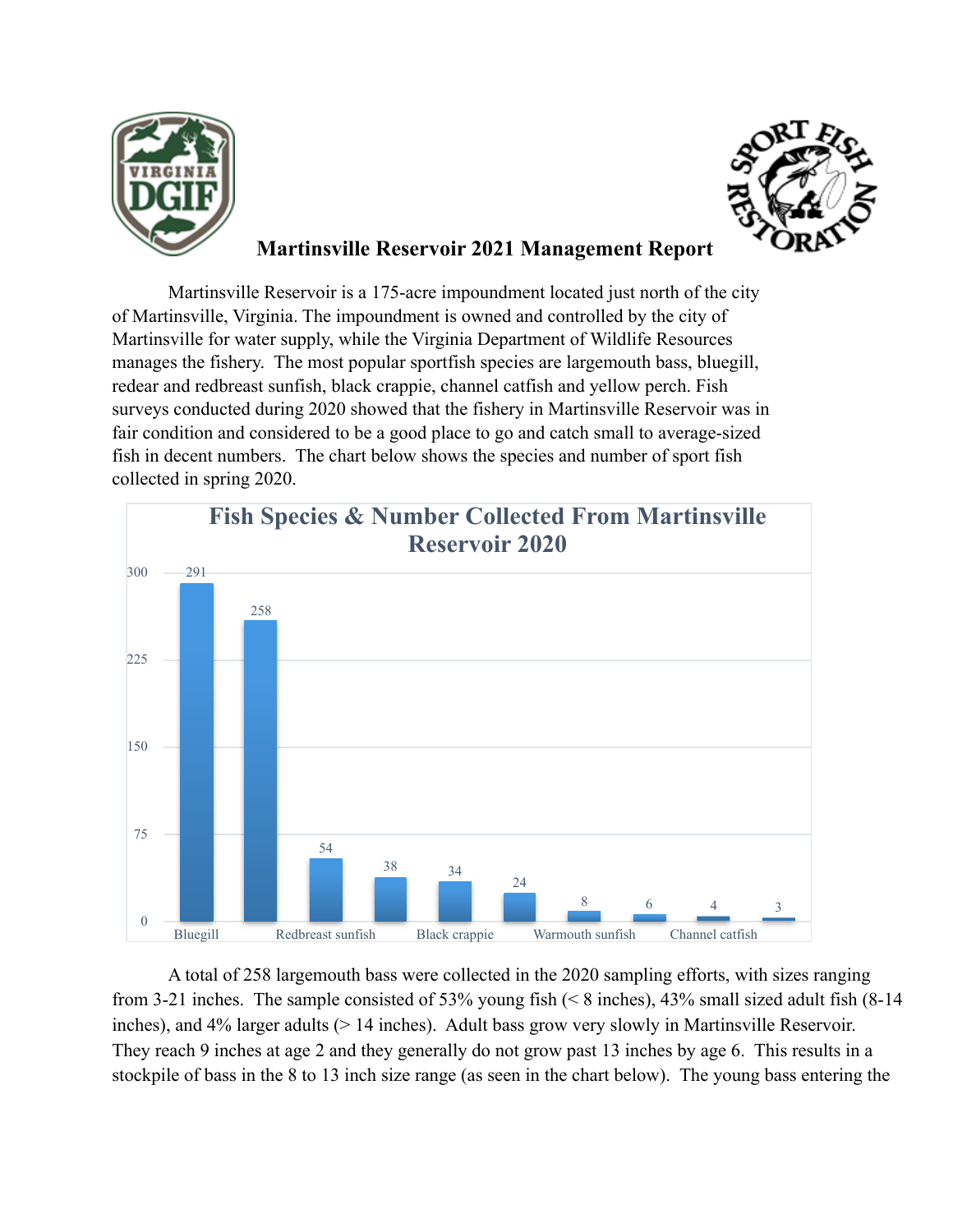population do not compete well with the large numbers of small adults, and are likely to be eaten before they reach adult size.



Small Adults Large Adults Young

To address the slow growth condition, the previous 14 inch minimum size limit was discarded and replaced with a new 15 inch maximum length limit in 2015. This new limit allows largemouth bass below 15 inches to be taken and protects bass over 15 inches. This new regulation should reduce the densities of the 8-13 inch bass, and allow some to grow into the larger size classes, where they are protected from harvest. The following chart shows the current largemouth bass growth at ages 1-5 as measured in 2020. Time will tell if the new regulation will cause a shift in the average size of adult largemouth bass.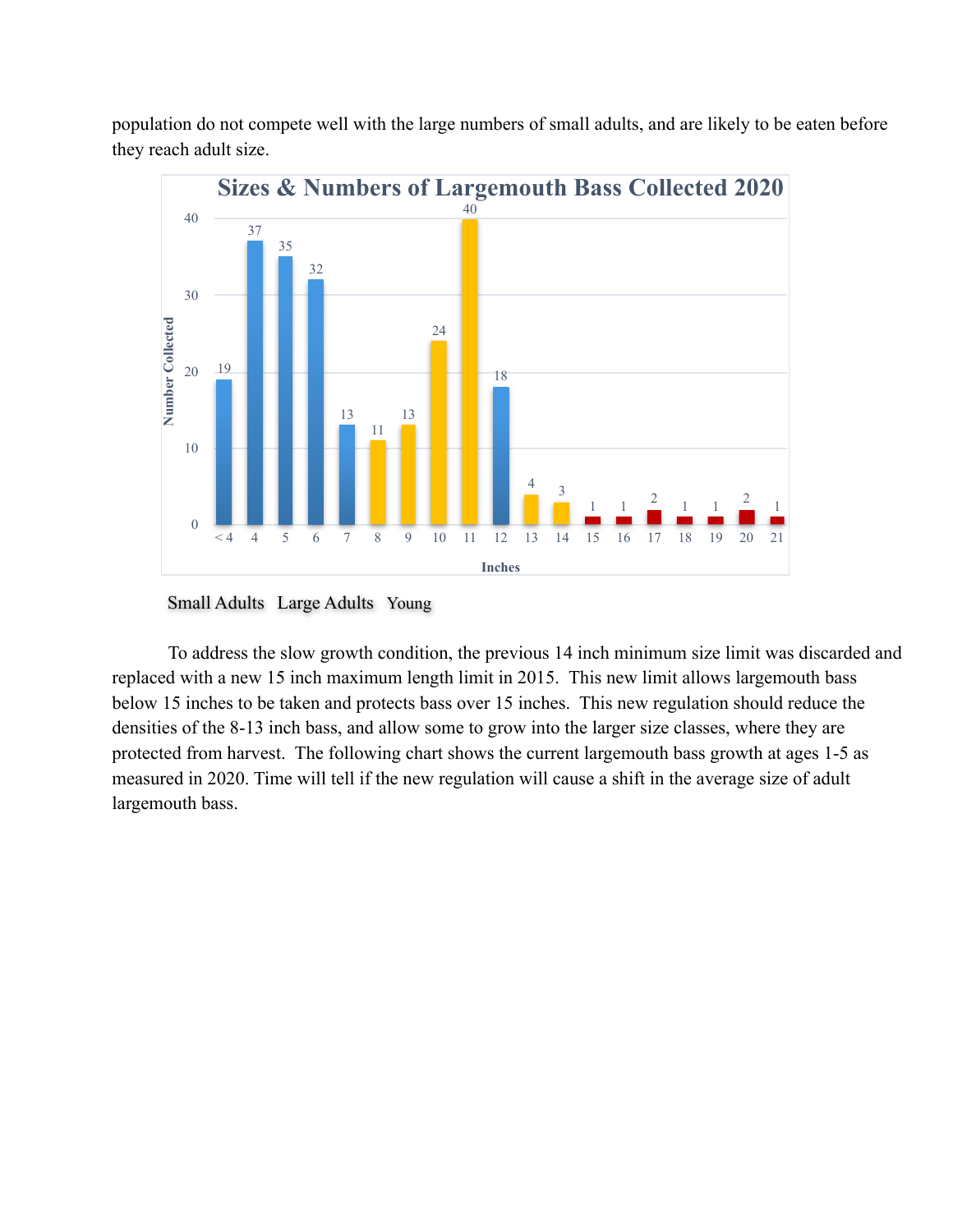

## Alabama Bass

In 2020, genetic analysis confirmed the presence of Alabama bass in Martinsville Reservoir. In 2017-2018 DWR biologists began collecting a few Alabama bass in routine fish surveys. Alabama bass (*Micropterus henshalli*) are one of approximately twelve species of black bass. They are an aggressive species that outcompetes largemouth bass and readily hybridizes with smallmouth and spotted bass. Alabama bass are nearly identical in appearance to spotted bass, and were formerly known as the Alabama subspecies of the spotted bass. The other former subspecies of spotted bass, the Kentucky spotted sass, is found throughout Virginia and is native to the southwest portion of the Commonwealth.

Anglers can tell the difference between these different types of bass in Martinsville by applying some of these observations. The jaw of Alabama bass lines up with the middle rear of the eye, while largemouth bass jaws extend past the eye. Alabama bass have a dark, blotchy lateral band from head to tail, and have spots below this band. Largemouth bass have a more continuous lateral band. Alabama bass also typically have a tooth patch on their tongue, which is rare in largemouth bass. Alabama and spotted bass are differentiated by differences in lateral line scale counts or genetic analysis. For more information on how to identify Alabama bass checkout the following information at the DWR webpage,

## <https://dwr.virginia.gov/wildlife/fish/alabama-bass/>

Anglers are the primary vector for the spread of Alabama bass in Virginia. Current populations are the results of angler introductions that have occurred over the last ten years. Anglers are reminded that it is illegal to stock fish into a public body of water without an authorization from the DWR. Anyone with knowledge of intentional stockings of Alabama or spotted bass should contact DWR law enforcement at 800-237-5712 or [WildCrime@dwr.virginia.gov.](mailto:WildCrime@dwr.virginia.gov) Anglers who suspect they have captured an Alabama bass should take a picture of the fish, clip off a thumbnail-sized portion of one of the pelvic fins, and store the fin clip dry in an envelope. The pelvic fins are located on the bottom of the fish, just under the head. They should then either contact the DWR at [fisheries@dwr.virginia.gov](mailto:fisheries@dwr.virginia.gov) or at 804-367-1293. As of January 1st 2021, Alabama bass have been added to Virginia's Predatory and Undesirable Species List. New regulations have made live possession of this species unlawful outside of the body of water of catch.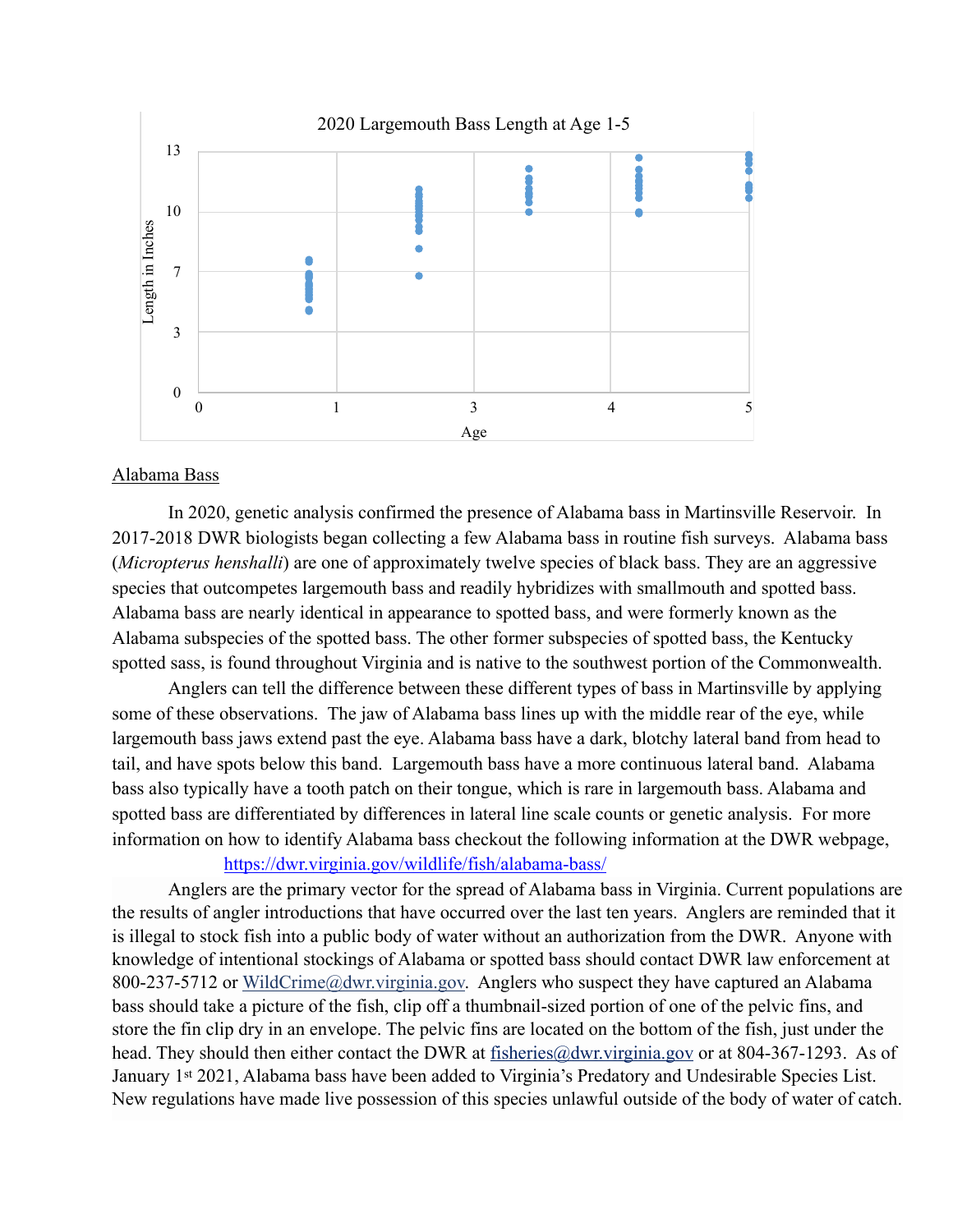Violations of this regulation are a class III misdemeanor. There is no bag or size limit on Alabama bass and anglers are encouraged to harvest any that they capture. The picture below shows an Alabama Bass.



The Crappie population is comprised primarily of black crappie. Thirty-four black crappies were collected during the 2020 sampling. Sizes ranged from 8-11 inches with many in the 8-9 inch range. The abundance of crappie in the reservoir can vary due to cyclical reproductive success and heavy harvest rates. Anglers can expect to catch good numbers of crappies in the next several years. Most crappie can be found around structure, like beaver lodges and fallen trees, and anglers should concentrate their efforts in these areas for best results. However, crappie may concentrate in deeper water, away from shoreline cover during the summer.

Bluegill, redbreast, and redear are members of the sunfish family and can be caught in Martinsville Reservoir. Samples collected in 2020 included all of these species, making up 53% of all the fish collected. Anglers can expect good numbers of these species in their catch in 2021 as efforts to increase fish habitat have been underway to enhance the sunfish population. Fish attractors have been placed in several sites near the main access and bank fishing locations to increase the abundance of sunfish in these areas. Additionally, bluegill have been stocked in 2018 and 2019 to enhance bluegill numbers.